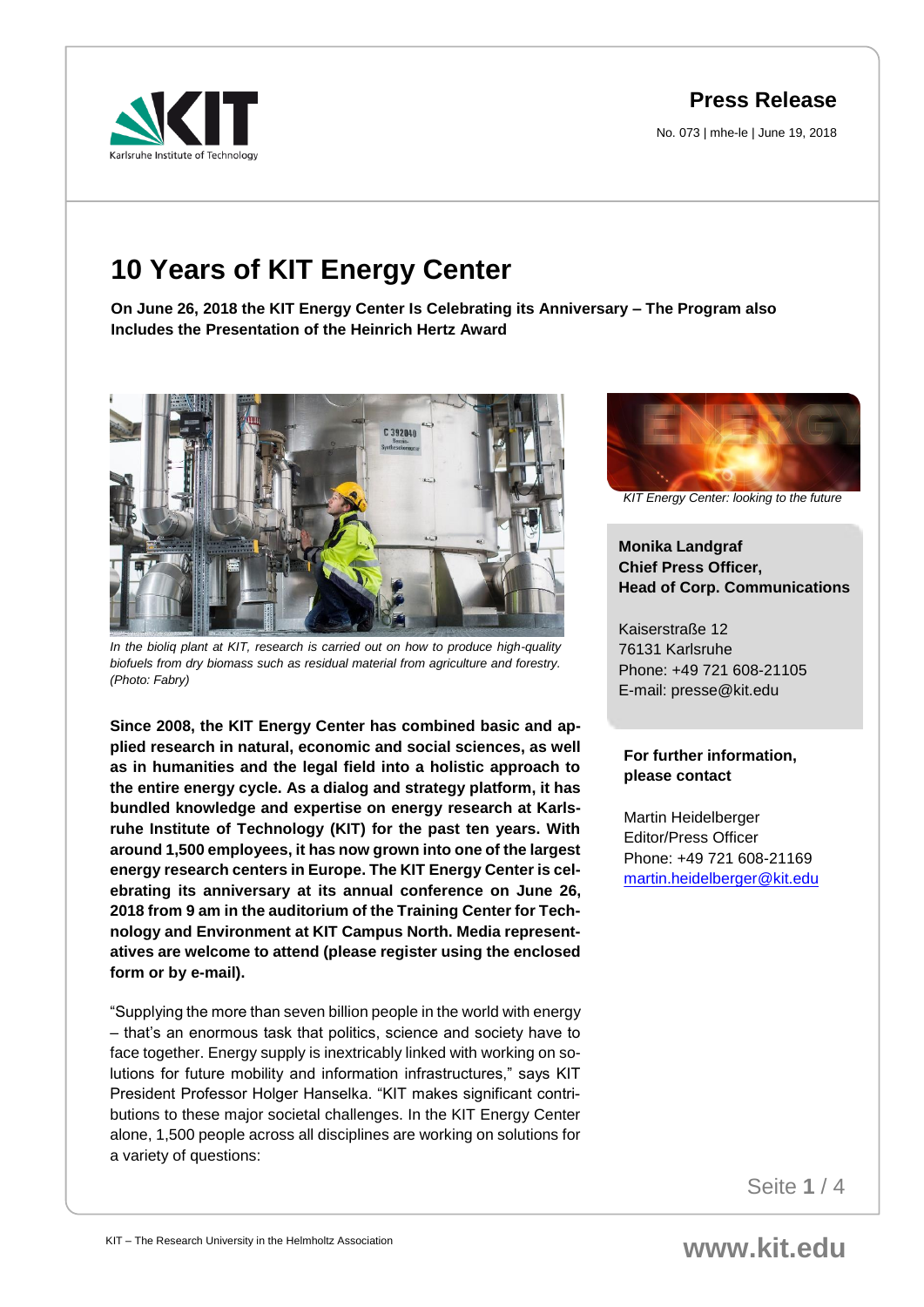

How can we store and transport energy? How is it distributed to the grids? How does communication between producers and consumers work and which new business models fit the demanding tasks, not forgetting data protection?"

To gain a holistic view of the energy cycle and also to be able to include social aspects, KIT set up the KIT Energy Center ten years ago, in which expertise from natural sciences, engineering, economics, humanities, social sciences and the legal field all come together. This means that energy research at KIT takes into account all the approaches to reliable energy supply, with the development of an overall concept for the energy mix of the future being the central element. "In celebrating this first milestone birthday of the KIT Energy Center, we can certainly look back with pride at what we have achieved. That's not a reason to rest on our laurels though, but rather our motivation and incentive to continue to work on answers to urgent social questions," says Hanselka.

With Energy Lab 2.0 at KIT, for the first time an intelligent and networked test platform has been created for energy transformation, power generator storage and consumers. Together with the German Aerospace Center and the Jülich Research Center, KIT is examining the interplay of centralized and decentralized energy supply. Working with six further Helmholtz centers, as part of the "energy system integration" project KIT is also developing tailor-made models for energy systems of the future, contributing to the success of energy transformation.

#### **Annual conference on June 26, 2018**

At the conference, there will be a look-back at the last ten years of energy research at KIT. In scientific presentations on current research projects, KIT will also be looking to the future. Another highlight of this year's event is the presentation of the Heinrich Hertz Award by the Energie Baden-Württemberg (EnBW) Foundation for outstanding scientific or technical achievements in the field of production, distribution and use of electrical energy. The program is rounded off by an accompanying poster exhibition including a competition.

**Media representatives are welcome to attend. Please register using the enclosed form or by e-mail to [presse@kit.edu](mailto:presse@kit.edu)**. **Please specify if you will attend all day, in the morning (until 12.15 pm) or in the afternoon (starting at 1.30 pm).**

#### **Program of the "10 years of KIT Energy Center" conference**

*June 26, 2018, from 9 am, auditorium of the Training Center for Technology and Environment, KIT Campus North, Hermann-von-*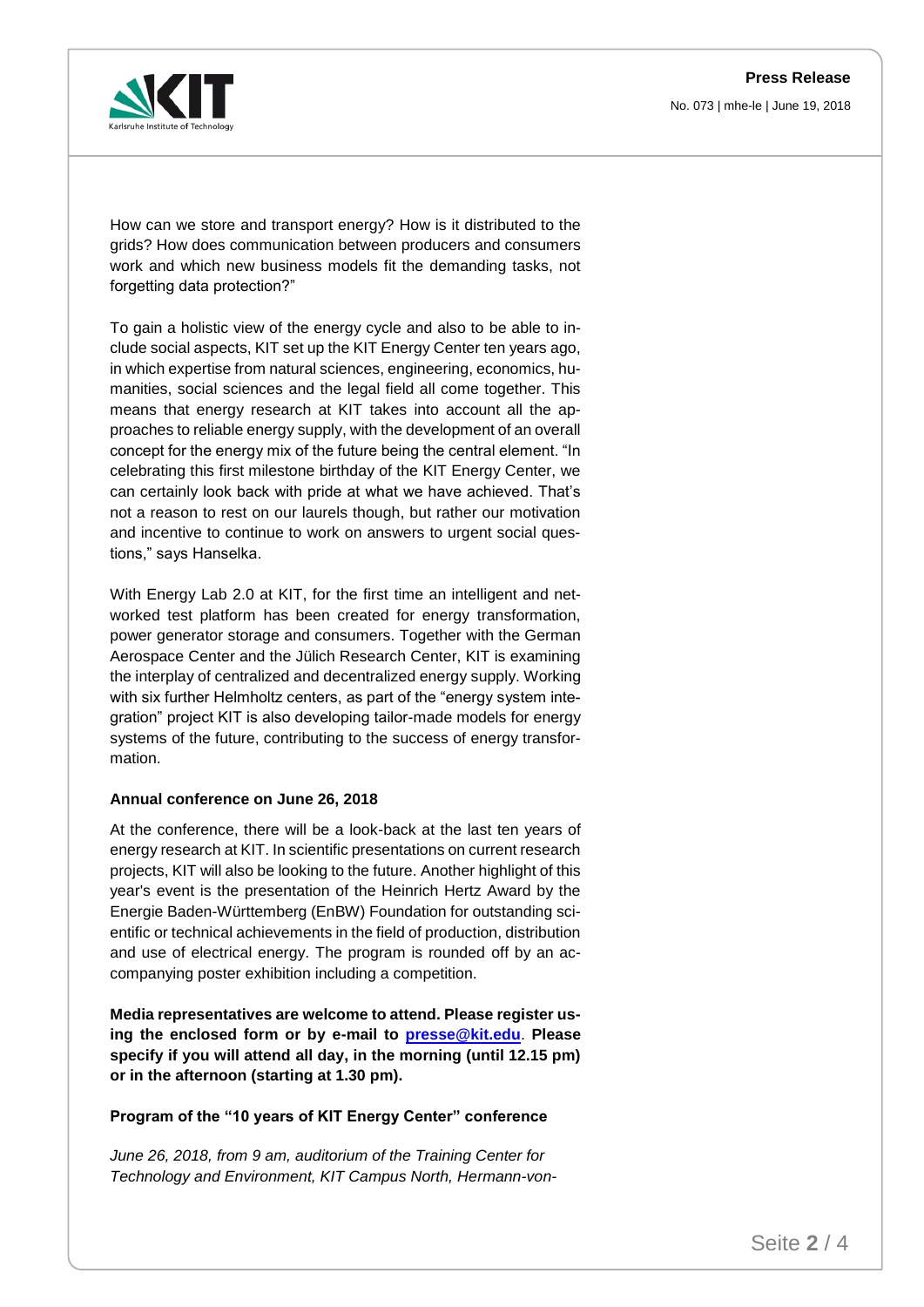#### **Press Release**

No. 073 | mhe-le | June 19, 2018



*Helmholtz-Platz 1, 76344 Eggenstein-Leopoldshafen*

| 09.00 am   | Welcome<br>Prof. Thomas Schulenberg, scientific spokesman for<br>the KIT Energy Center                                                                                                                               |
|------------|----------------------------------------------------------------------------------------------------------------------------------------------------------------------------------------------------------------------|
| 09.15 am   | <b>Welcome speech</b><br>Prof. Holger Hanselka, President of KIT                                                                                                                                                     |
| 09.30 am   | <b>Welcome speech partners</b>                                                                                                                                                                                       |
| 09.50 am   | How it all began  10 years of KIT Energy Center<br>Prof. Hans-Jörg Bauer, scientific spokesman for the<br>KIT Energy Center from 2008 to 2014                                                                        |
| $10.05$ am | <b>Current developments at the KIT Energy Center</b><br>Prof. Thomas Schulenberg, scientific spokesman for<br>the KIT Energy Center                                                                                  |
| $10.20$ am | <b>Coffee break</b>                                                                                                                                                                                                  |
| 10.50 am   | EdF's energy research in the European energy<br>transition<br>Jaques Sacreste, Electricité de France Service Na-<br>tional (EdF)                                                                                     |
| 11.20 am   | Decarbonization of the energy system through in-<br>creased use of renewable electricity in the heat-<br>ing, transportation and industrial sectors<br>Dr Dogan Keles, Institute for Industrial Production of<br>KIT |
| 11.40 am   | Development of novel high-performance materials<br>for batteries<br>Prof. Maximilian Fichtner, Helmholtz Institute Ulm of<br>KIT                                                                                     |
| 12.00 pm   | Diamond - an indispensable material for micro-<br>wave heating of a fusion reactor<br>Prof. Theo Scherer, Institute for Applied Materials -<br>Applied Materials Physics of KIT                                      |
| 12.20 pm   | Lunch                                                                                                                                                                                                                |
| $1.40$ pm  | <b>Presentation of the Heinrich Hertz Award</b><br>by Prof. Wolfram Münch, Head of Research and Inno-<br>vation of EnBW                                                                                              |
| $2.00$ pm  | Speeches by the Heinrich Hertz Award winners                                                                                                                                                                         |
| 2.40 pm    | KIT - The Energy Campus<br>Prof. Ute Karl, European Institute for Energy Re-<br>search (EIFER) at KIT                                                                                                                |